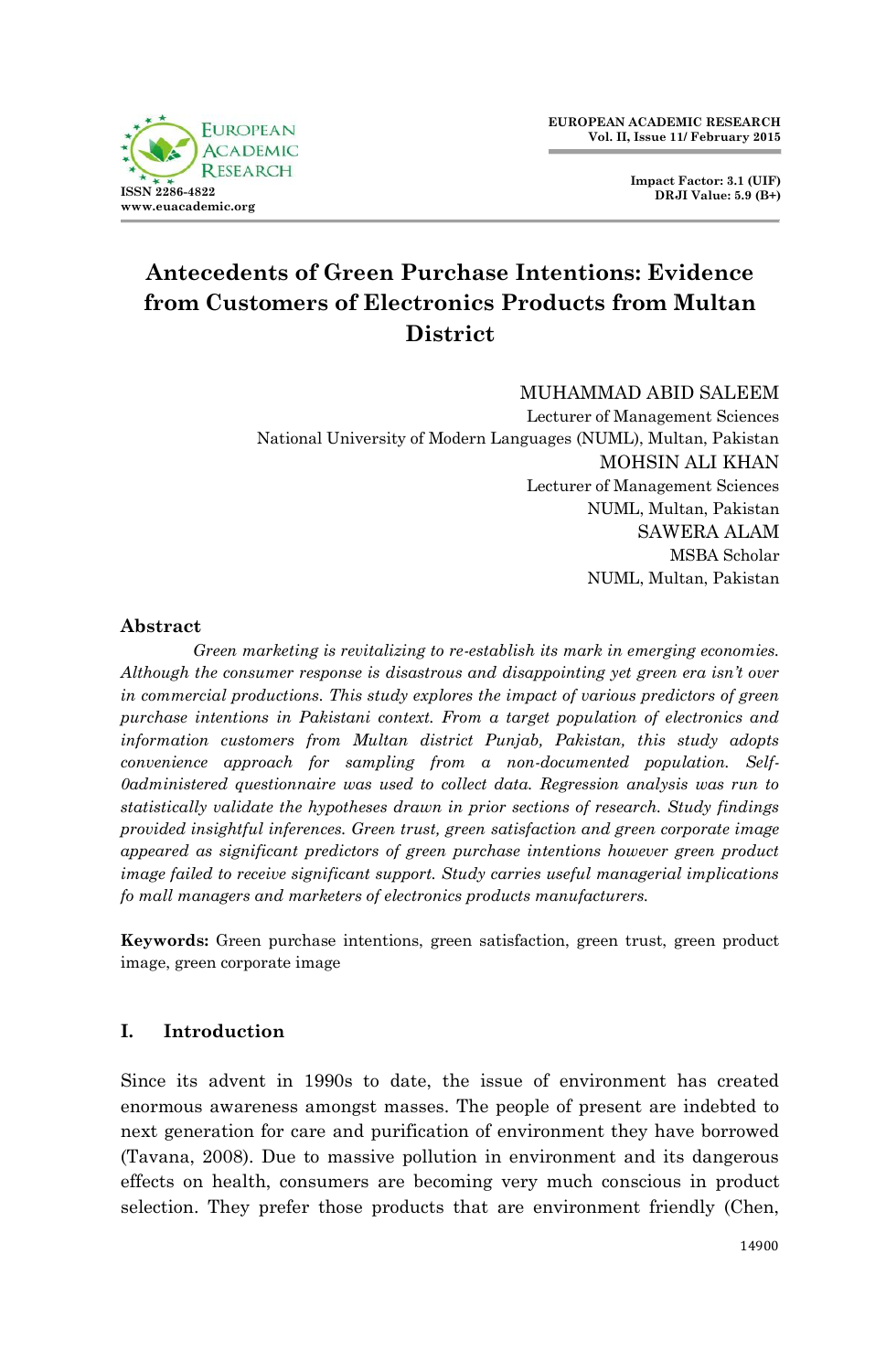2011). Companies, hence, are becoming aware of this fact and for survival they are eager to provide environment-friendly user products. The products which are not environment friendly are becoming the root cause of many problems like diseases and above all, global warming; an overwhelming issue under consideration at international forum (Peattie, 1995; Lee, 2009). Green marketing is emerging as a strategic tool for competitive advantage and global pressures on economies to reduce emission of greenhouse gasses, which has reshaped the new competitive environment. Ironically, it can be inferred that in the coming era, a significant tilt towards green product choice by the consumer may create a divide between socially responsible and irresponsible behaviors (Ottman, 1992). If the companies will be socially responsible and they adopt the green marketing strategies, they will able to obtain the competitive advantage because customers are expected to prefer the products which are not only safe for themselves but also for environment. Conclusively, the idea that green marketing can be used as a strategic tool to increase value and quality of products is gaining importance. (Chen, 2010).

Green products not only increase the environmental friendly image of the offerings but also the corporate image of the organizations as a contribution towards environmental cause and as a volunteer social care. Green marketing (GM) activities not only help to attain the competitive advantage but also provide differentiation. Brand knowledge can increase breadth and depth of brand awareness and recall and thus, bringing valuable differentiation among green or non-green brands (Ottman, 1992). Companies always have a greater risk from changing consumer's tastes that's why sufficient information is required to shape consumer brand choice decisions (Peattie, 1992).

Organizations adopt green marketing for many reasons. It helps in survival, creates soft brand image in the market as not only the user friendly but also the environment friendly product and helps to create value in the minds of the customers. Profit and non-profit organizations work side by side for the sake of market development. If last decade is observed, many organizations adopted environment friendly strategies. They worked not only for profit but also to create awareness regarding the problems related to environment. Organizations thus, have a great influence on civilization development and environmental awareness (Bradbury and Clair, 1999).

Fairly decent number of works reported in literature account for explaining multiple perspectives of Green Marketing (Bradbury and Clair, 1999; Chatterjee, 2009: Peattie, 1992; Ottman, 1992), still a wide range of issues fall underemphasized. Green marketing and Consumer behavior are two complex areas because their context and meanings vary from person to persons, society to society and according to territorial differences. To support this squabble (Elham and Nabsiah, 2011: Ottman and Peattie, 1992: Bradbury and Clair, 1999) give description that as necessitates and wants of people from various segments are different, as people have different cultures,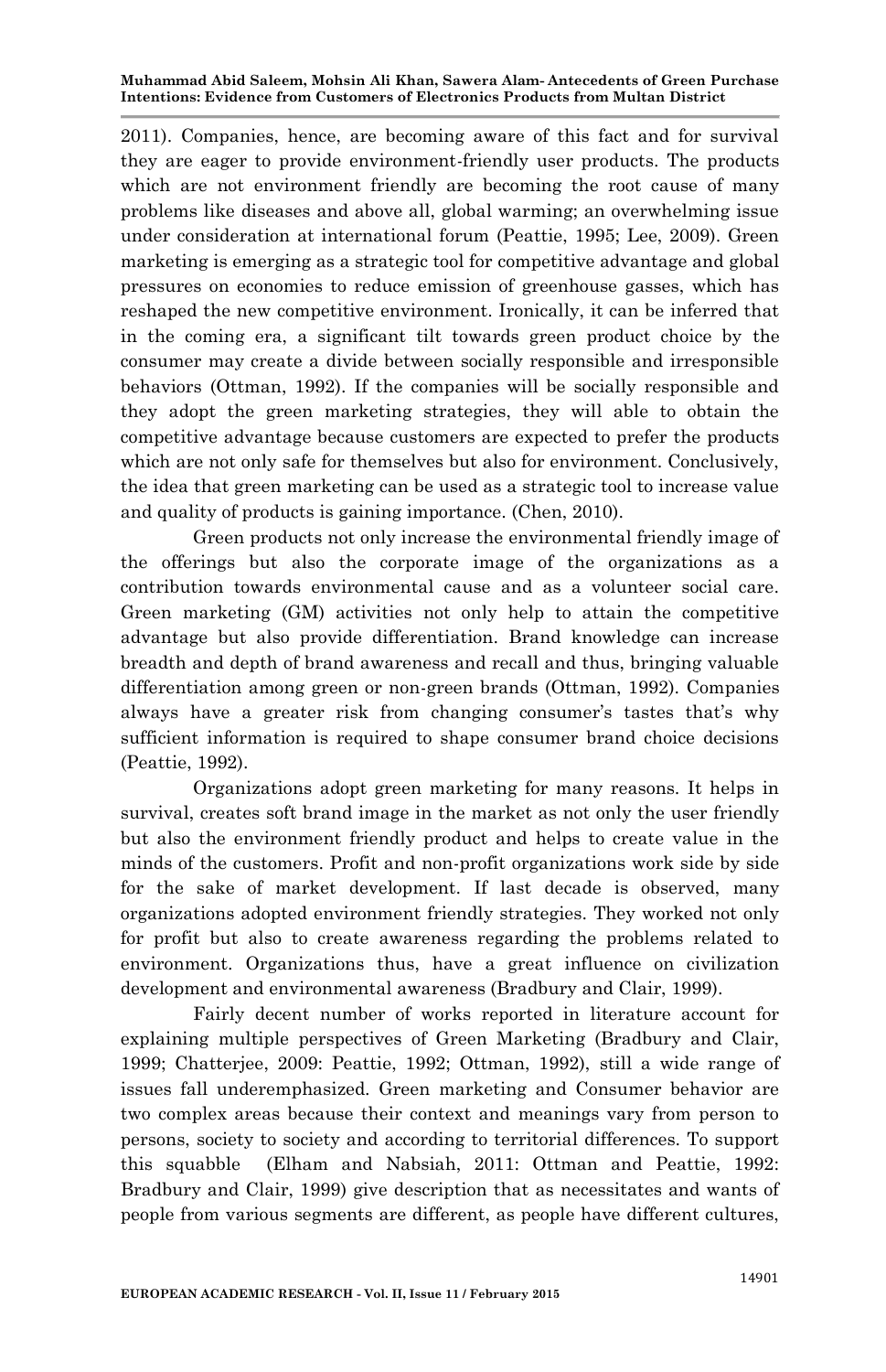customs and traditions, so is the case with green products or environment friendly products image.

By increasing green product value, trust in offering can be increased that is reported as green trust in liter. Green trust is very important for the companies specially those aiming at developing environment friendly image and obeying the environmental laws and regulations. Business processes during last few years, for example, commercial practice in the version of environmental concerns, are becoming popular. It is predictable that till the end of the new millennium the pressure of this evolution will not decrease on corporate sector (Sarkis, 2001). In order to counter this serious problem in context of natural resource fortification and global environment change, corporations established a mutual global protection principle focused on environmental stewardship (Olson, 2002).

This chapter explains in depth the purpose of this research, study objectives, extent of the research and arrangement of theory. In next section, concise summary of the literature will be specified sequentially to create a foundation for the idea.

Despite its overwhelming importance in market place and global canvas, predictions related to green product purchase still lack certainty. This research thus, focuses on impact of number of factors on green purchase intention to make it substantial enough for marketers focusing on this domain and expecting premiums as return.

Previously, researchers have explored the indirect effects of green satisfaction, green trust, green product image and green corporate image on green purchase intention but this study entails an exploration of underlying processes that govern the predicting effect of green satisfaction, green trust, green product image and green corporate image on green purchase intention.

## **II. Literature Review**

Green purchase intention is viewed as the possibility and motivation of a human being to provide first choice to goods having environmental facial appearance above further conventional goods in their buying considerations. Green purchase intention is an important forecaster of green purchase behavior according to Jain and Kaur, (2004) research studies which tells that the purpose of purchase affect the possibility of customer decisions to buy a green product. According to several studies conducted in different countries by (Lee and Green, 1991) on the consumer of different countries has suggested that the purpose of greener purchase needs more attention on green purchase decisions.

A good arrangement provides the chance for the purchaser to get together with business showing green job. Environmental friendly business firms create image in the mind of the customer and give environmental messages to consumers about the products through presentations. Marketing tools are adopted to achieve the organizational objectives and goals such as advertising campaigns, promotion, public relations etc. (Jain and Kaur, 2004).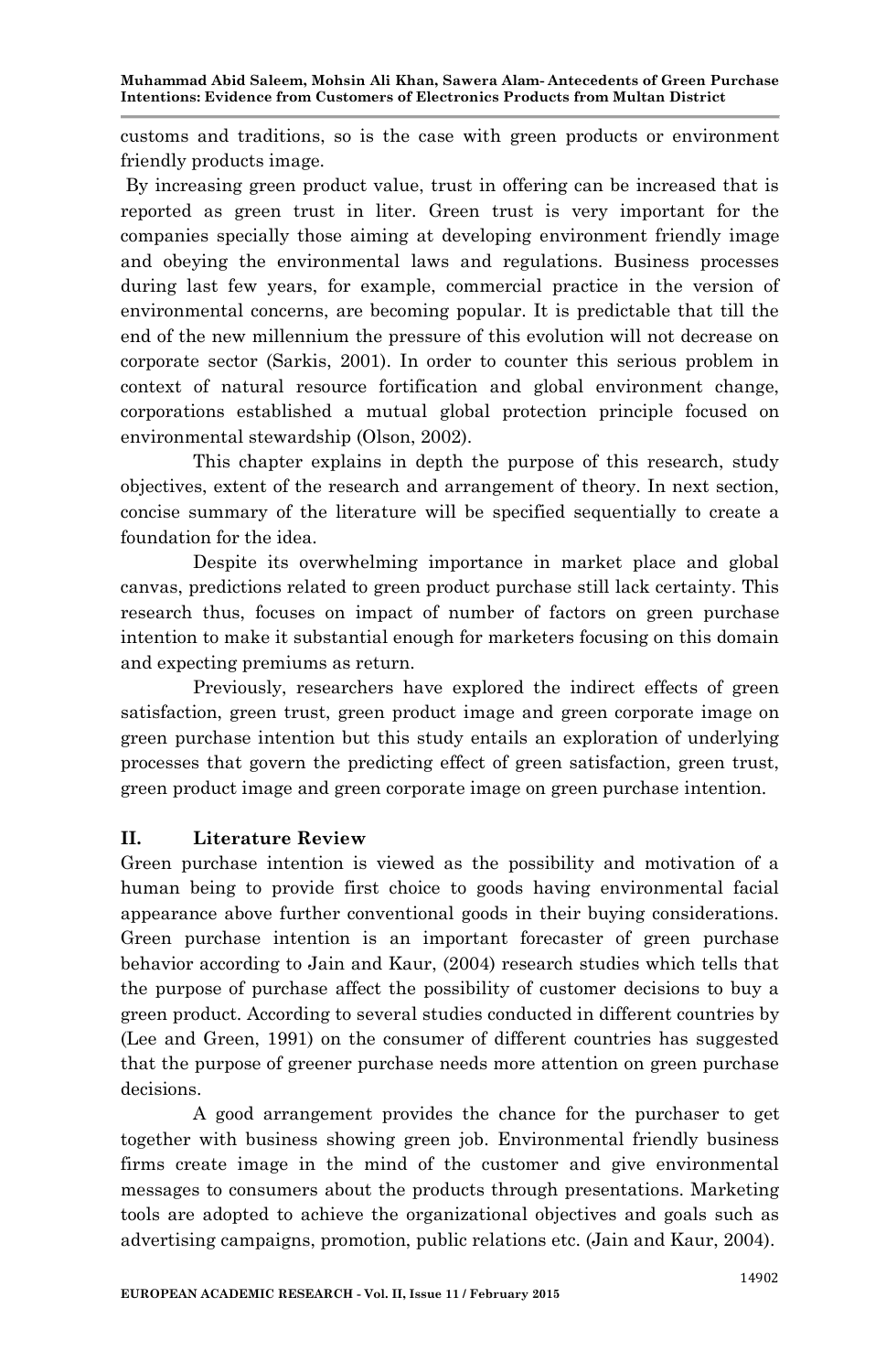## **a. Green Satisfaction and Green Purchase Intentions**

For last few decades the theory of satisfaction has been the most discussed issue. The reason is that there are many controversial views about the topic.Aurier and Evrard, (1998) defines satisfaction as the process which is not directly apparent. It is a psychological state through which a person feels a behavioral penalty. It evaluates and judges from the perspective of emotions which integrates affective essentials as a comprehensive judgment of a consumer experience with relative characters. The results can be found by comparing and evaluating the consumer"s subjective experience with an initial reference base.

A purchase intention frequently engages threat particularly once the post-purchase results are unsure (Rao et al., 2007). Purchase intentions would produce consequences which a customer may not anticipate with any approximate certainty (Sweeney et al., 1999). There is a considerable bond between risk and unconstructive utilization sentiments which has a straight consequence on satisfaction (Chaudhuri, 1997).This research applies green purchase intention as a dependent variable and its importance in the background of ecological managemen. To summarize, the green satisfaction is a congenial stage of utilization-relayed accomplishment to convince a consumer"s atmospheric green needs, wants and sustainable expectation (Chen, 2010).

Customers are deeply obliged by the fact that their necessity is properly and immensely fulfilled. Customer satisfaction is considered as a fundamental element of a extended-term customer association (Prybutok and Zhang, 2005). Green satisfaction is a contentment one feels when one has fulfilled a desire, need or expectation about friendly environment necessity. A state of gratification provides a sense of fulfillment. So, this research suggests that green satisfaction will positively influence green purchase intention and suggests the subsequent hypothesis:

**Hypothesis 1 (H1):** Green satisfaction is positively related with green purchase intentions.

## **b. Green Product Image and Green Purchase Intentions**

Green products are those products which are produced by greener knowledge and that cause no ecological harms. For protection of natural resources and sustainable development, the endorsement of green knowledge and green goods is obligatory.

Product image presents the basis of building up company strategy of communication (Kaur and Jain, 2004), making possible knowledge of the product, associations with different tangible and intangible features and positioning.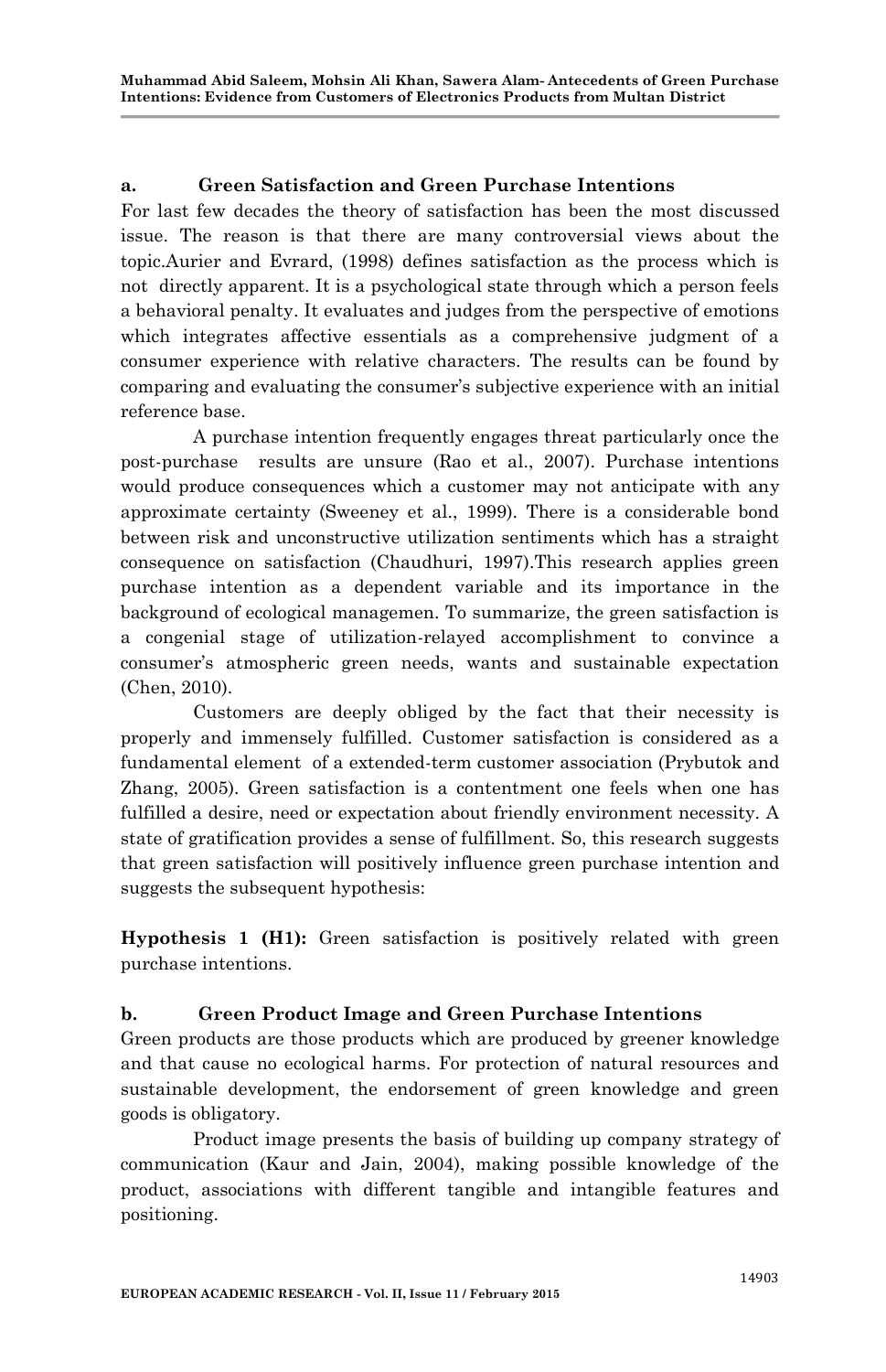Keller, (1993) describes product image as a set of insights that are obvious by different associations and that they are kept in the memory of the consumer.

Many authors (Lewis and Weigert, 1985; Chen and Chang, 2008) alert that product image is a strategic aspect of business management that can be crafted, maintained and concentrated by means of the strengthening of each one of its aspects.

Product image affects the judgment of purchase not only in the characteristic of behavior, but even at the sentimental level, cresting optimistic approach toward the product that results in the purchase of that product and to gain major section of users for the company (Aaker, 1991).

Environmentally friendly, or green, products are designed to minimize the environmental impact when they are consumed. Green products are interesting to firms because green issuesand social responsibility are becoming important to consumers. Generally, a company's efforts toward social responsibility, including environmental sustainability, will lead consumers to give their products more favorable evaluations than products from less responsible organizations (Brown and Dacin, 1997). This leads us to hypothesize that:

**Hypothesis 2 (H2):** Green product image is positively related with the green purchase intentions.

## **c. Green Corporate Image and Green Purchase Intentions**

In green corporate image, credibility plays a vital role. Credibility is a computation of the corporation"s ability to meet customer demands, including product quality and service, professional expertise and trustworthiness in both ethical and service reliability. Credibility is the factor that plays its role to the overall image of the corporation (Keller, 1998).

So, it is established that corporate image had a noteworthy influence on customer loyalty and fulfillment and on green marketing (Mitchell, 1992 and Chaudari, 1997; Lewis and Weigert, 1985; Chen and Chang, 2008).

With the existing environmental awareness of customers and stringent international rules and regulation associated with environmental protection, corporations have to perform green marketing actions to ascertain customers green behaviors and attitudes, to recognize the souk of green goods, and distribute the green souk into diverse fragments anchored in customer wants (Kaur and Jain, 2004).

A green corporation is an organization that gets participation in green or environmental responsive actions to build promise that all the developing actions, processes and manufactured goods effectively address current environmental issues, making sure that they make suitable profits. In additional terms, it is a trade that "meets the needs of the present world without compromising the ability of the future generations to meet their own needs" (Anderson. 2006).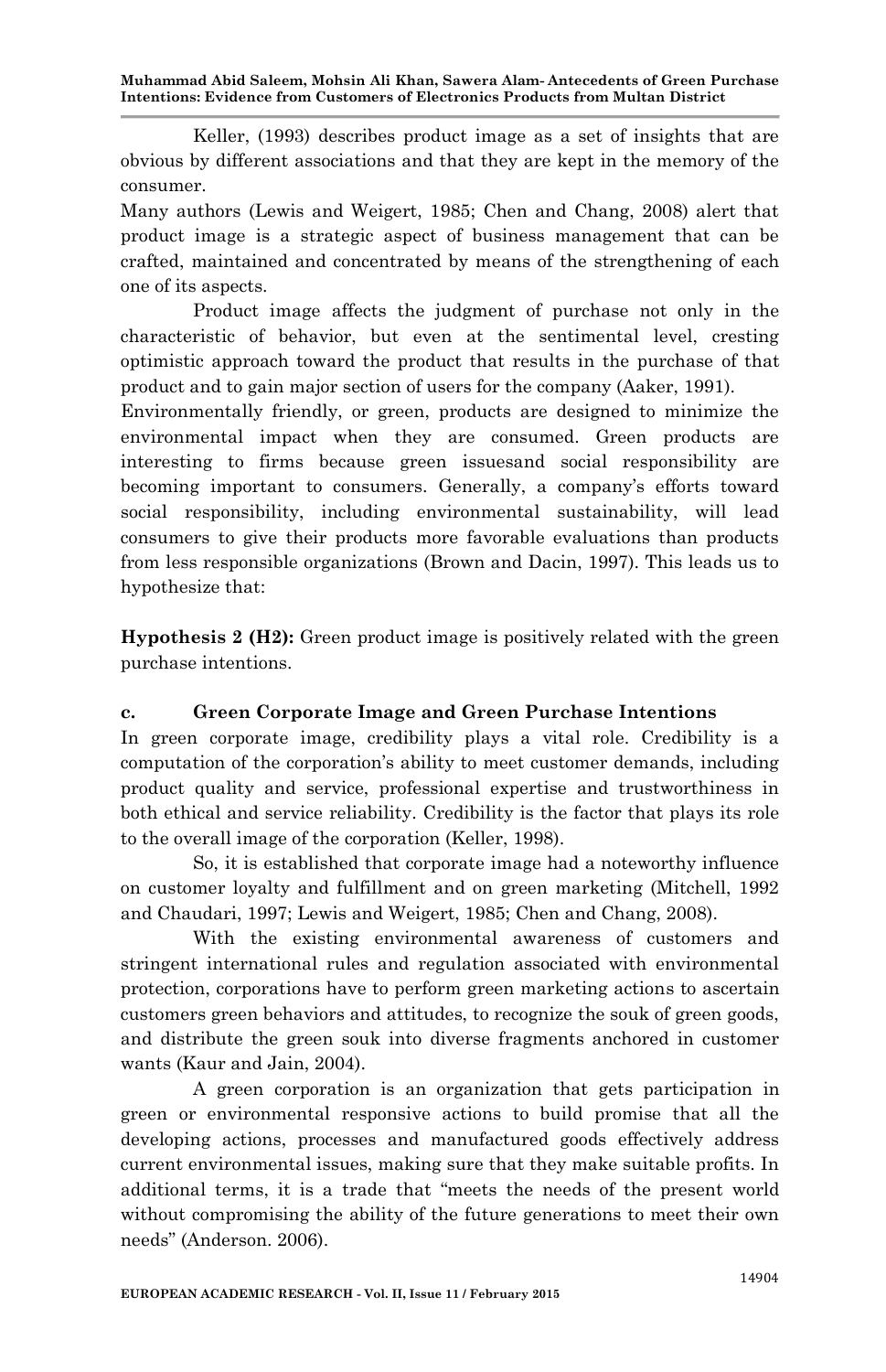Green corporate image be an image with aims to hold accountability for the corporation"s activities and promote a helpful contact throughout its action on the atmosphere, end users, the public, workers, stakeholders and all further elements of the community areas that may also be considered as stakeholders. So, following hypothesis is proposed:

**Hypothesis 3 (H3):** Green corporate image has a significant impact on green purchase intentions.

## **d. Green Trust and Green Purchase Intentions**

Trust is described as "the extent of expectation held by one party that can have faith on the word, promise or statement of another party" (Rotter, 1971). The trust symbolizes an essential supremacy structure that moderates threatcaptivating behavior. Trust is positioned in minds of people (Mayer et al., 1995) by developing positive hope. Hence, trust is expressed as "psychological state comprising the purpose to accept exposure based on positive expectations of the intention or behavior of another" (Rousseau et al., 1998).

Another description of trust is "a supplier and customer company relationship that exists during exchange is called relational trust." (Rotter, 1971). By communicating with the practice of dealing with an exchange partner, confidence and optimistic hope about an extra's behavior are building up. Interpersonal contact between managers consists of several short-term episodes (Lewis and Weigert, 1985; Chen and Chang, 2008; Mitchell, 1992 and Chaudari, 1997).

The level of trust between parties developed by experience of continual encounter with trade associates and the intensity of fulfillment with the outcomes. In these encounters executives will make use of cognition and influence-based trial of trust (Anderson, 1990; Lewis and Weigert, 1985; Chen and Chang, 2008; Mitchell, 1992 and Chaudari, 1997).

> "There are some reasons of trust that whom we trust, in which perspective we trust, under what conditions, and we base the choice on what we take to be 'good reasons', constituting confirmation of credibility supposed credibility and goodwill of a target of trust are the factors through which Cognition-based trust is measured" (Lewis and Weigert, 1985).

There is a meliorate affiliation between green marketing purchase intention and green trust because emotions have an undeviating effect on consumer trust (Chaudhuri, 1997). Consequently, endangered emotions such as worry and anxiety would unconstructively affect trust (Chen and Chang, 2008). Customer trust encouragingly affects the purchase intention of the customer (Lewis and Weigert, 1985). Because of the distrust of unconstructive uncertainty and consequence, the evaluation of the risk perceived would impinge on green purchase decision (Aaker, 1996; Mayer et al., 1995; Chen and Chang, 2008). The anomaly of product information creates more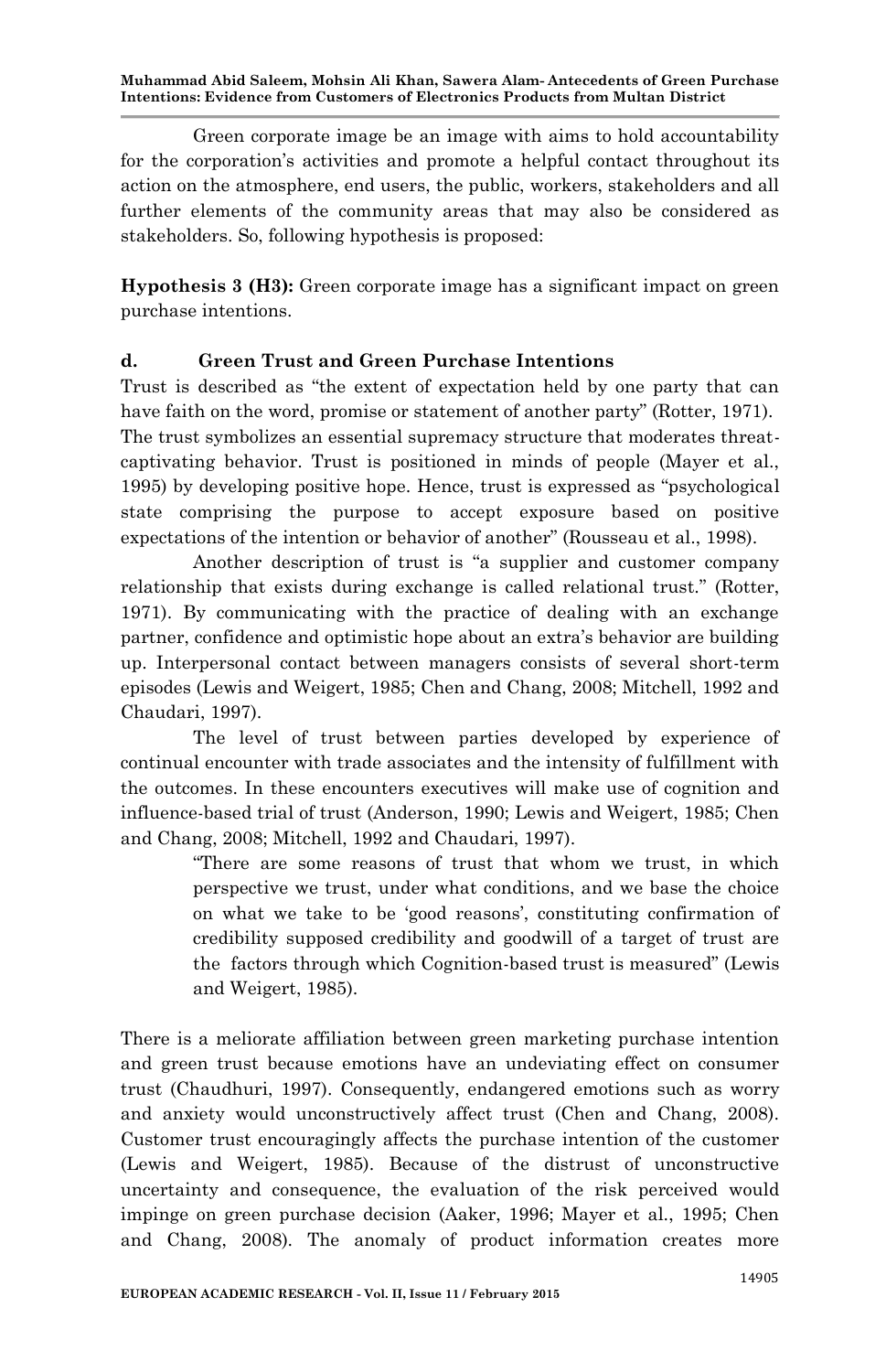complications for end users to ascertain the authentic goods significance ahead of buying (Mishra et al., 1998) and this will decrease trust. This situation would present an inducement for the corporation to perform dishonestly (Mishra et al., 1998). Previous literature depicts that risk and distrust would influence green purchase intentions and behaviors (Mitchell, 1992 and Chaudari, 1997).

Ultimately, the consumers are reluctant to buy goods as of their mistrust of the corporation due to the dishonesty and knowledge lop-sidedness among the end users and the business (Mishra et al., 1998). If customers think that there is distrust and dishonesty and risk is involved, they will be tentative to trust the corporation or product (Mitchell, 1999).

The benefits of the trust are extraordinary. Organization is the beneficiary of a generous trust set up by the company by showing environmental friendly activities to develop green trust. A trustful relationship is necessary and primary issue to develop a sense of mutual trust between the organization and the customers. Purchase intentions are influenced by the trust gathered and the organization is entrusted by the green responsibility; raising a notion of green trust. So, following hypothesis is proposed:

**Hypothesis 4 (H4)**: Green trust is positively related with green purchase intention



**Figure 1: Conceptual framework of the study**

*(Diagrammatical representation of the relationship between independent and dependent variables)*

# **III. Methods and Material**

This research aims to study the relationship between green satisfaction, green product image, green corporate image and green trust on green purchase intentions. This study is unique in its own sense; the effect each variable casts on purchase intentions of greener products, hasn"t yet been explored as an integrative framework specifically in Pakistani context.

## **a. Research Instrument**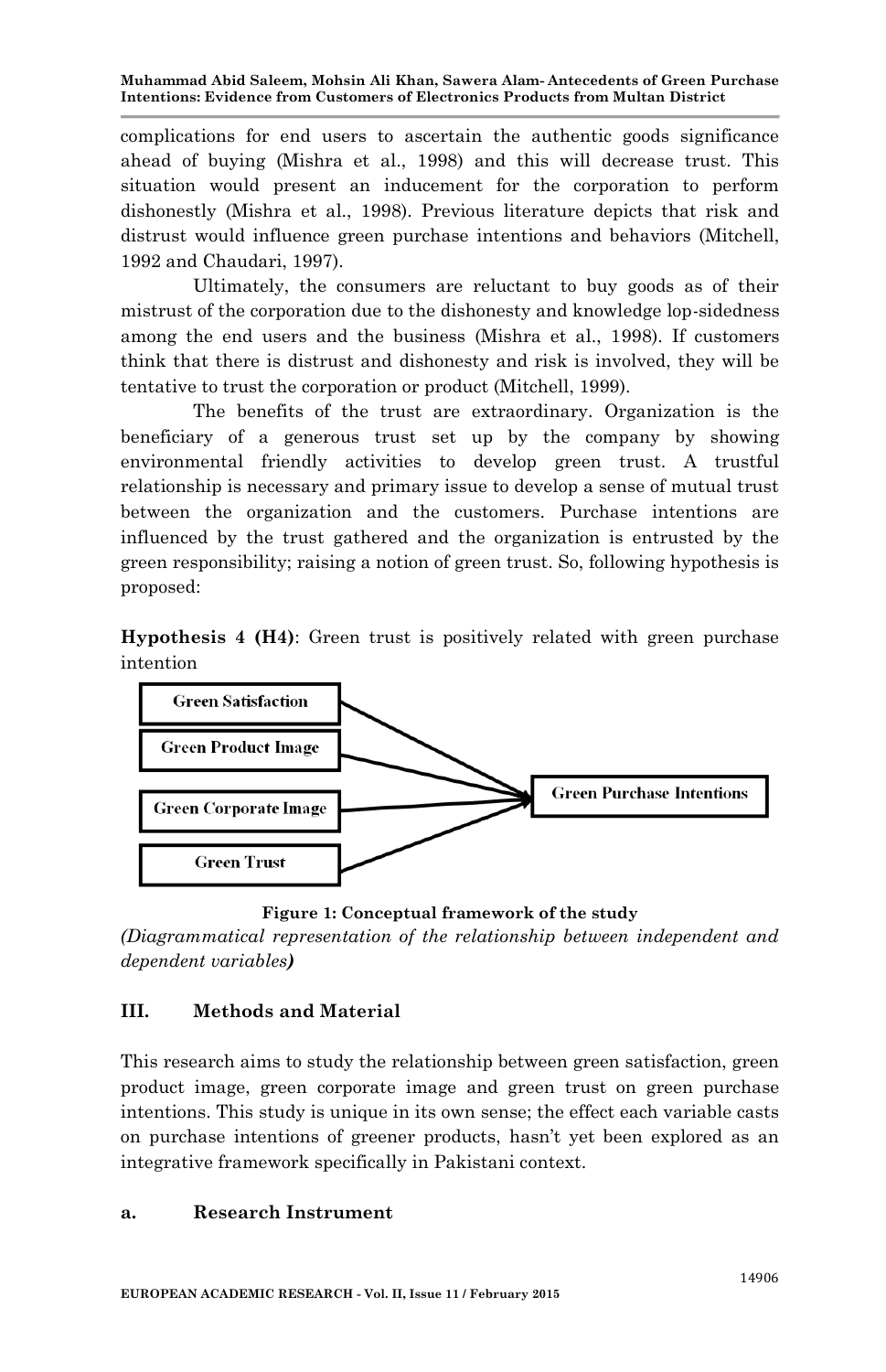Self-administered questionnaire was used to collect the data. Questionnaire was based on the measurement of variables as follows.

## **Green Purchase Intentions**

This research offers an original idea "green purchase intentions", adapted from Lee and Green, (1991) who describe it as "the likelihood that a consumer would intend buy a particular product resulting from his or her environmental needs". Besides given definition, the measurement scale of this contract is given by Lee and Green, (1991), measures green purchase intention on four statements thus proposing a uni-dimensional scale for the study. Responses on these items were taken on 5 point likert based scale.

## **Green satisfaction**

Green satisfaction is "a pleasurable level of consumption-related fulfillment to satisfy a customer's environmental desires, sustainable expectations, and green needs" (Chen, 2010). Additionally, this study utilizes scale referred by Chen (2010) to measure green satisfaction. Scale is uni-dimensional 4-item measure with 5-point likert based statements.

## **Green Product Image**

Green product image refers to the phenomenon where organizaitons attempt to make impression of product sustainability attributes on the minds of the customers. Organizations make an effort to do something substantial for the environment to satisfy the customers regarding purchase intentions of the green products. There has to be customer-oriented green product title involved. We refer to measure of green product image given by Chang and Fong (2010) who measured GPI by 4-item scale having 5-point likert based statements.

## **Green Corporate Image**

This study refers to Chang and Fong (2010) and utilizes 4-items scale to measure green corporate image. Responses were measured on 5 point likert scale.

## **Green Trust**

As explained by Chen (2010) green trust is imagined to be "a willingness to depend on a product, service, or brand based on the belief or expectation resulting from its credibility, benevolence, and ability about its environmental performance". Chen (2010), proposed 5- item scale to measure green trust. Responses on the items were measured on 5 point liket scale.

## **b. Target Population and Sample Selection**

Target population for the study is the customers of electronics and information products selected on the basis of convenient sampling techinque.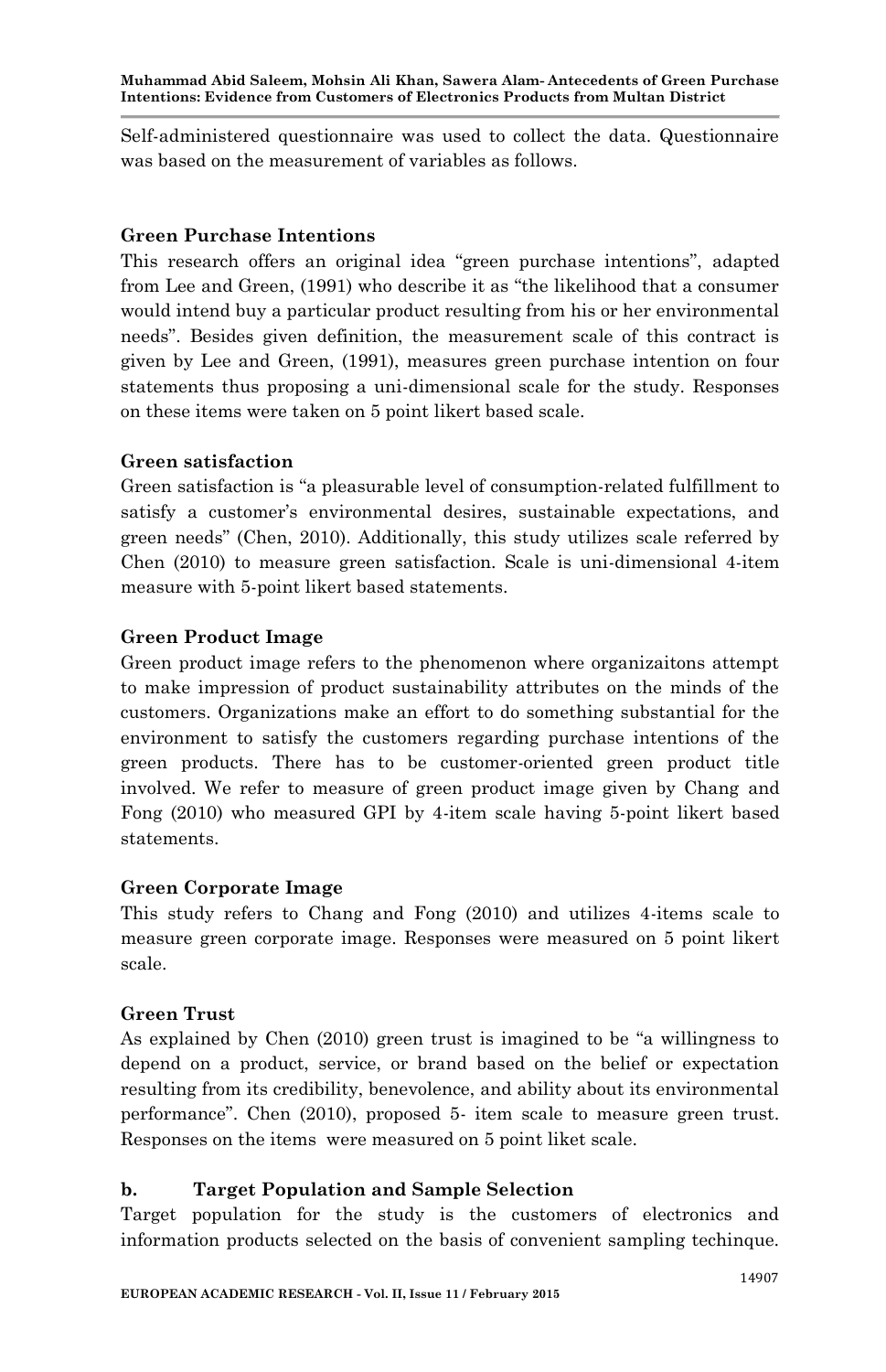The technique is applied keeping in view that the data of respondents for this study is not present in any formalized record, hence possibly absence of appropriate sampling frame therefore non probability sampling method was used to draw sample from target population. Total of 250 customers of electronic and information products were selected from shopping malls of Multan and Lahore. From Multan, Khan Plaza, Rehma Centre, Hussain Agahi, Khan Centre and United Mall were visited to contact various customers. In Lahore, Hall Road and Hafeez Centre were visited to collect data from customers. Data was collected from customers who purchased any of electronics or information product.

A homogeneous population is one where all individuals can be regarded as the same type. All individual preferences to buy a product are same because they have same need and wants and they all have same mental level to access them. Target population under study comprises of elements purchasing electronics and information products based on homogenous utilitarian needs. There is greater probability that same results can be generalized over bigger population with a little variation. Thus there is a greater probability that generalization will not become an issue in results.

The population of this study is the users of information and electronic products. Consumer"s electronics are electronic equipment intended for everyday use, most often in entertainment, communications, and household.

# **IV. Analysis and Findings**

This study utilizes regression analysis to statistically validate various hypotheses generated in earlier chapters. Regression analysis is a statistical technique which is used to see the effect of one variable on others. It includes many techniques for modeling and analyzing several variables, when it is required to see the impact of independent variables on dependant variable. It helps to understand how the dependent variable changes when any one of the predictor variables is changed; even the other predictor variables remain same. One function of the predictor variables is estimation of target that is known as regression function. For forecasting and prediction regression analysis is widely used. To understand which of the predictor variables are related to the dependent variables and which form of relationships they have, the regression analysis is used. The success of this analysis method depends on data generating process and how it is related with the regression approach which is used.

# **a) Analysis of Multicollinearity**

It is a phenomenon in which two or more independent variables are extremely interconnected. The level of multicollinearity can be assessed by looking at the predictor variables. The stronger the relationship between the predictors, higher the degree of multicollinearity (Walker, 2011). Perfect multicollinearity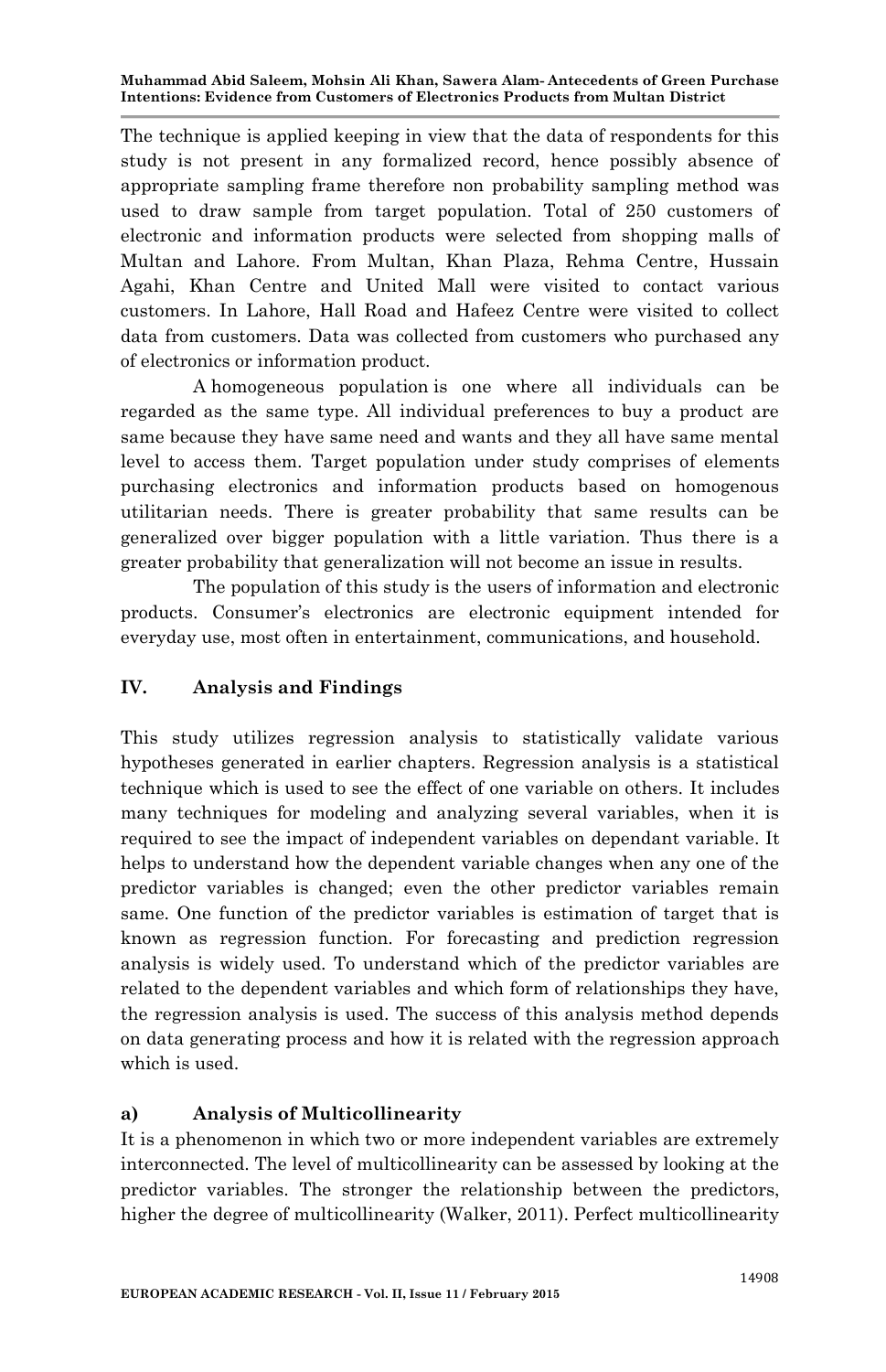arises when two (or more) predictors variables have precisely the similar information in them (i.e., they are extremely interconnected) (Walker, 2011)

There must be no multicollinearity existing among the variables. Multicollinearity can be checked by examining correlation matrix and collinearity diagnostics utility in regression models. Correlation higher than 0.90 is an indication of multicollinearity (haier et al., 2010). However statiticians recommend using multiple methods for diagnosing multicollinearity. In this study, besides correlation matrix, VIF and tolerance table is also observed. If the value of VIF is greater than 10, then it indicates the presence of multicollinearity in the data (Kaline 1995). Table 1 documents correlation coeffiecients which evidenced that there is no instances of multicollinearity i.e none of the predictor set is correlated as high as greater than 0.90.

Table 3 shows the value of variance inflation factor (VIF) which are less than 10 and same table also documents that the values of variables in tolerance column are greater than .1, so the data is free from multicollinearity

|                          |                                     | GPI      | GCI            | GT       | GS.      | GPdI |  |
|--------------------------|-------------------------------------|----------|----------------|----------|----------|------|--|
| GPI                      | Pearson Correlation                 |          |                |          |          |      |  |
| GCI                      | Pearson Correlation                 | .555**   |                |          |          |      |  |
|                          |                                     |          |                |          |          |      |  |
| GТ                       | Pearson Correlation                 | $.504**$ | $.673**$       |          |          |      |  |
| GS                       | Pearson Correlation                 | $.470**$ | $.587**$       | $.669**$ |          |      |  |
| GPdI                     | Pearson Correlation                 | $.419**$ | $.621***$      | $.690**$ | $.685**$ |      |  |
| $1.111$ $\sim$<br>$\sim$ | $\sim$ $\alpha$<br>$\sim$<br>$\sim$ |          | $1.72 \pm 1.1$ |          |          |      |  |

#### **Table 1: Correlation Matrix**

\*\* Correlation is significant at the 0.01 level (2-tailed).

#### **Table 2: Model Summary<sup>b</sup>**

| Model | $_{\rm R}$ |        | Adjusted | Std.          |        | <b>Change Statistics</b> |     |     |        |
|-------|------------|--------|----------|---------------|--------|--------------------------|-----|-----|--------|
|       |            | Square | R        | Error<br>- of | R      |                          | df1 | df2 | Sig. F |
|       |            |        | Square   | the           | Square | Change                   |     |     | Change |
|       |            |        |          | Estimate      | Change |                          |     |     |        |
|       | .593ª      | .352   | .341     | .53426        | .352   | 33.279                   |     |     | .000   |
|       |            |        |          |               |        |                          |     | 245 |        |

a. Predictors: (Constant), green product image, green corporate, green satisfaction, green trust

b. Dependent Variable: green purchase intentions

#### **Table 3: Regression Coefficients<sup>a</sup>**

|                             | Unstandardized<br>Coefficients |            | Standardized<br>Coefficients |       | Sig. | Collinearity<br><b>Statistics</b> |       |  |
|-----------------------------|--------------------------------|------------|------------------------------|-------|------|-----------------------------------|-------|--|
|                             | B                              | Std. Error | Beta                         |       |      | Tolerance                         | VIF   |  |
| (Constant)                  | .860                           | .122       |                              | 7.049 | .000 |                                   |       |  |
| Green<br>corporate<br>image | .345                           | .069       | .366                         | 4.980 | .000 | .489                              | 2.043 |  |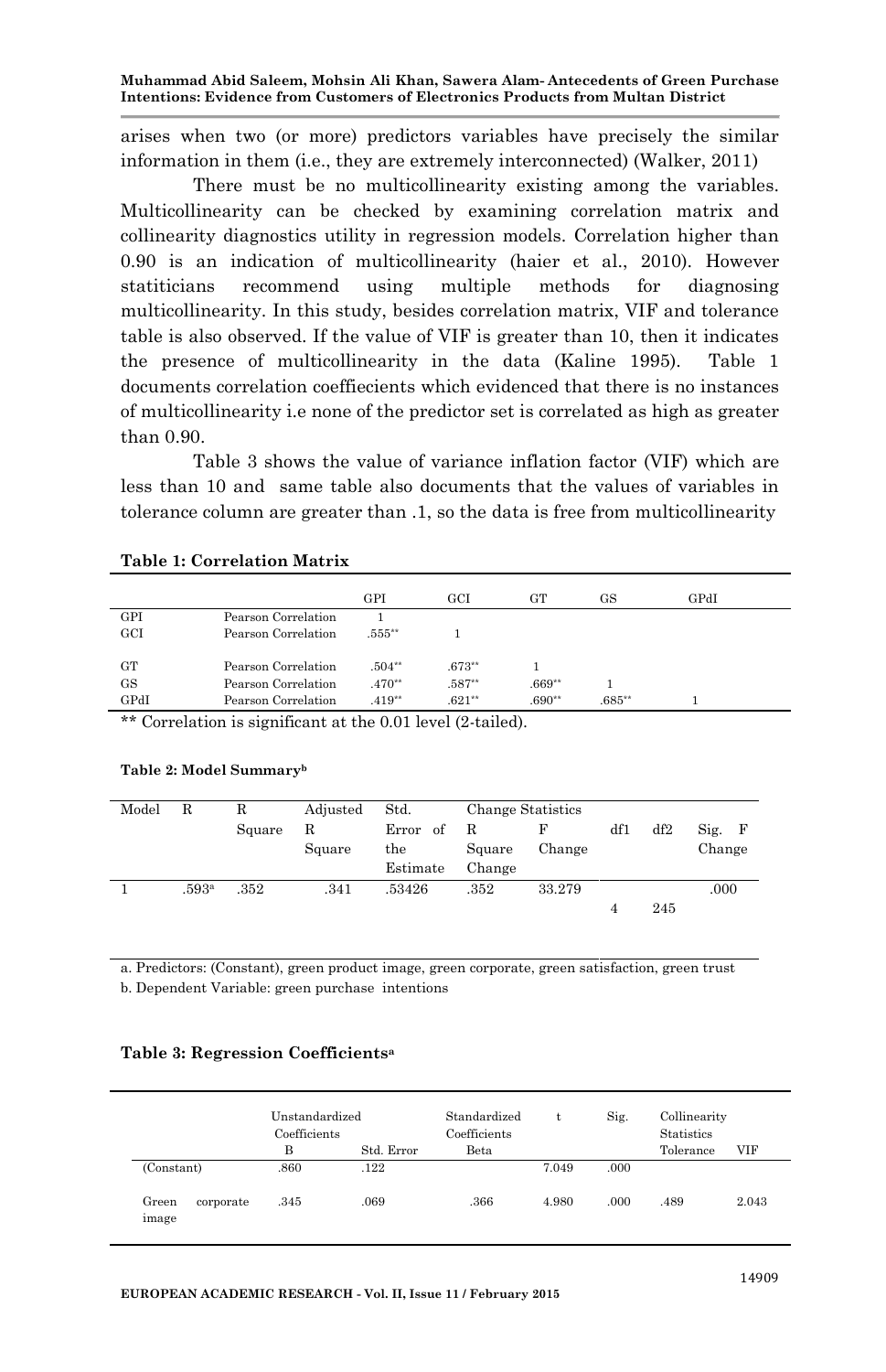**Muhammad Abid Saleem, Mohsin Ali Khan, Sawera Alam- Antecedents of Green Purchase Intentions: Evidence from Customers of Electronics Products from Multan District**

| Green trust    |                    | .155    | .072 | .177    | 2.148   | .033 | .390 | 2.561 |
|----------------|--------------------|---------|------|---------|---------|------|------|-------|
|                | Green satisfaction | .145    | .066 | .168    | 2.186   | .030 | .448 | 2.234 |
| Green<br>image | product            | $-.036$ | .063 | $-.046$ | $-.573$ | .567 | .413 | 2.421 |

a. Dependent Variable: green purchase intentions

The Tables 2 and 3 report that the model is sufficiently fit i.e. explaining variables create substantial variance in predictand. The R2 (or coefficient of determination) explains approx. 35% variation in the dependent variable that is Green Purchase Intentions. The Table 2 Shows that regression model is significant as  $p<0.05$ .

# **b. Testing of Hypotheses**

After conducting regression analysis, the results reprted in table 3 provide statistical support for three hypotheses and one hypothesis is rejected. A detailed account is given in subsequent sections.

**Hypothesis 1 (H1):** Green Satisfaction is positively associated with green purchase intentions receives statistical support  $(p<0.05)$ . Green Satisfaction significantly and positively predicts customer purchase intentions (i.e. β=0.168).

**Hypothesis 2 (H2):** Green Product Image is positively related with the Green Purchase Intentions.

Hypothesis 2 could not be accepted at p<0.05(i.e. 0.567). Green Product Image significantly and negatively predicts customer purchase intentions (β= -0.046). One possible reason for the rejection of hypotheses 2 may be that customers in Pakistani culture are more influenced by corporate image than the product image itself therefore organization having green image influence an individual"s perception more than the product itself.

**Hypothesis 3 (H3):** Green Corporate Image has a significant impact on green Purchase Intentions.

Hypothesis 3 cannot be rejected at  $p<0.05$  (i.e. = 0.000). Green Corporate Image significantly and positively predicts customer purchase intentions  $(8=0.366)$ .

**Hypothesis 4 (H4):** Green Trust is positively associated with Green Purchase Intentions.

Hypothesis 4 cannot be rejected at  $p<0.05$  (i.e. = 0.033). Green Trust significantly and positively predicts customer purchase intentions (β=0.177).

The study attempts to classify the marketing concepts with the help of empirical investigations about the relationship between Green Purchase Intentions, Green Trust, Green Satisfaction, Green Product Image and Green Corporate Image. The purpose of this study was to discover the relationship between constructs and to lay basis for new marketing concepts. The study intended to identify the variable having a significant impact on Green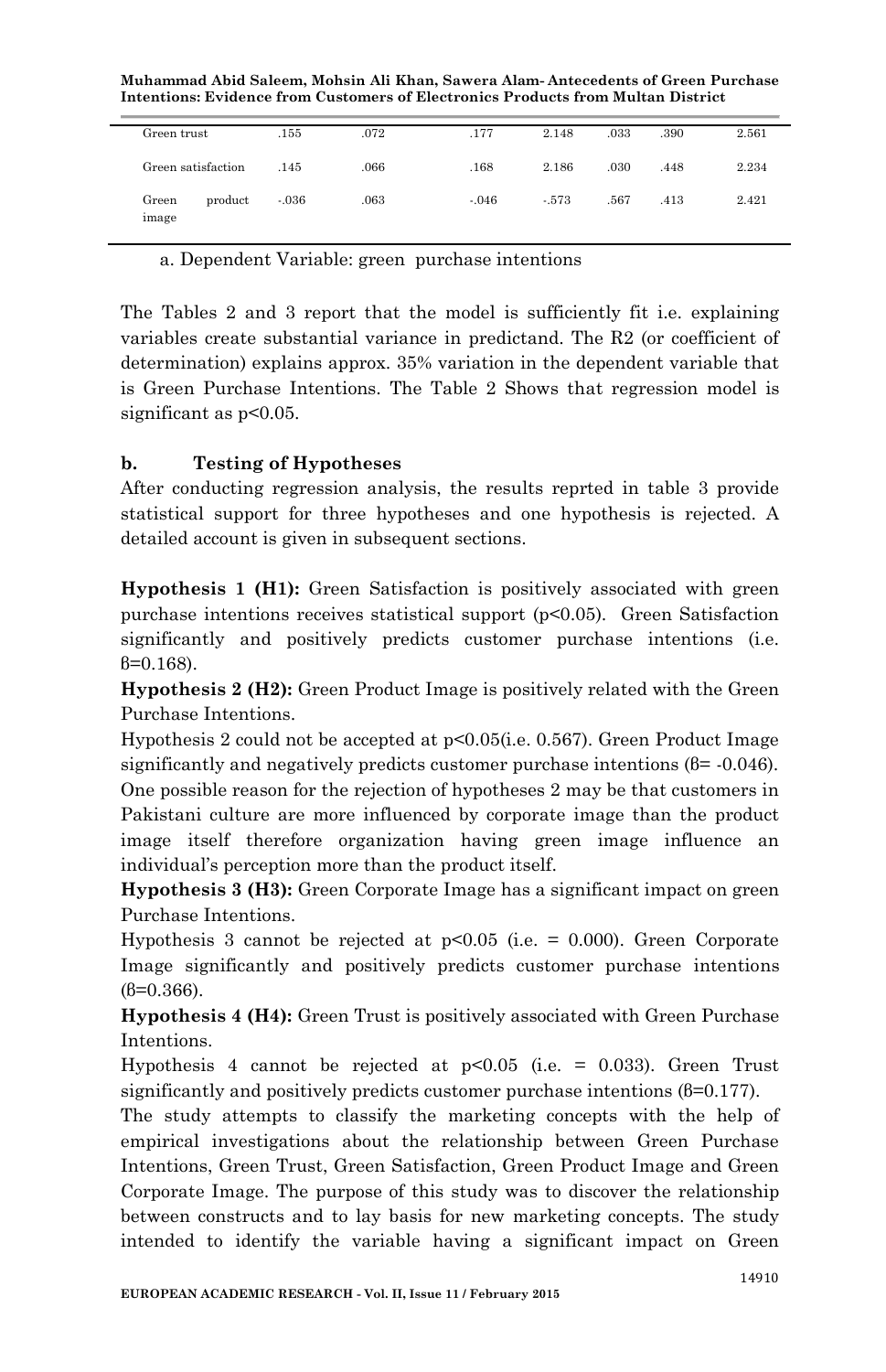Purchase Intentions. This study provides an opportunity for both academicians of green products marketers to understand the market and consumer needs and for customers to better understand the future needs of green products. The study provides great prospect for making action plans so that marketers are able to identify the gaps left in the market and for manufacturing, promotion and effective post purchase services for greener products to consumers.

In this research, for the purpose of empirical analysis the technique of linear regression has been applied. Regression analysis method is used to find out the relationship between the predictor variables (Green Trust, Green Satisfaction, Green Product Image and Green Corporate Image.) and the dependent variable.

## **V. Conclusion**

Among significant predictors of Green Purchase Intentions, Green Satisfaction was the one. It is proved in this study that Green Satisfaction has a positive relationship with Green Purchase Intention and this is in accordance with the literature which states Customer satisfaction, customer loyalty and repurchase intentions of customers are a very much associated with the performance of good quality products. (Mittal and Walfried, 1998; Eskildsen et al., 2004).

The Green Corporate Image was other significant predicator variable of the Green Purchase Intention. Researchers (Abdullah et al., 2000; Martenson, 2007; Tu and Chang, 2005; Zins, 2001; Part et al., 2004) told us that corporate image has a great impact on green marketing, customers satisfaction and customer loyalty about products and services of that organization thus the results of the study acts in consistent manner with prior literature stating the positive relationship between the Green Corporate Image and Green Purchase Intention.

It is proved from the study that independent variable for example Green Corporate Image has a significant impact on Green Purchase Intentions. When the marketers successfully develop Green Corporate Image among their customers than definitely they will be successful to increase intentions for green products.

According to Hatch and Schultz, (1997) corporate picture is obtained when the individual or a group of people in an organization are incorporated and have clear sense. Bromley (1993) describes that, every person has his own point of view and perceive organization and its product and services separately.

The study has led to advocate that other significant predictors of green purchase intention is green trust and a positive relationship exists between dependent and independent variables constructs so an increase of green trust provides a sound base for purchase of green products. Prior works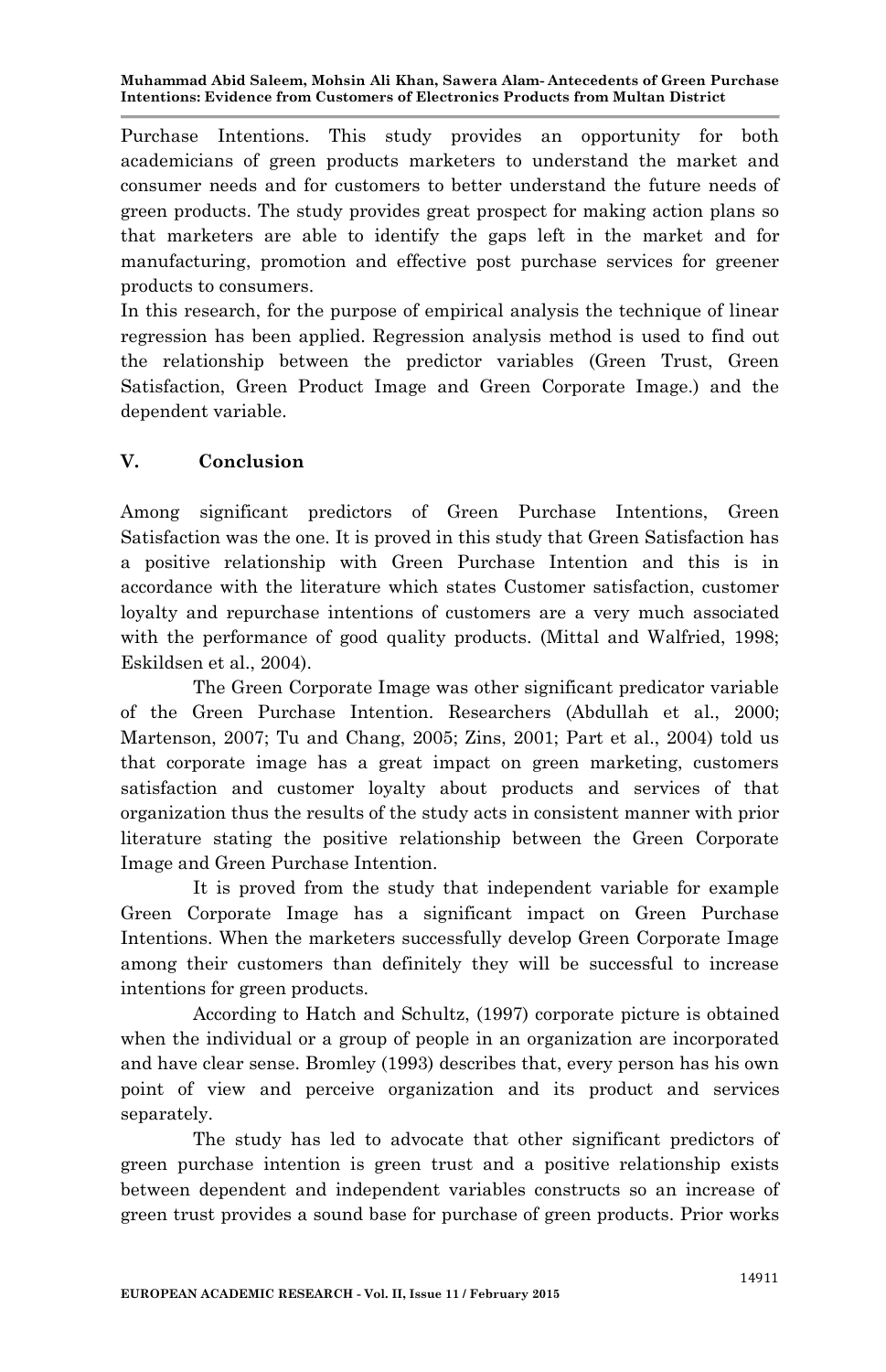also support this phenomenon that purchase intention is highly affected by the customer trust (Lu et al., 2010; Mitchell, 1992; Chaudari, 1997).

According to Chaudhuri (1997), there is a bond that directly exists between the trust and negative emotions of customers and perceived risk, thus this provides another supporting evidence for the results achieved through the study that trust influences the perceptions of a customer by either promoting or inhibiting its image.

Green Product Image is not positively related with the Green Purchase Intentions is proved from the study. So, Hypothesis 2 is not accepted as the results show that Green Product Image is no significant as its value is greater than .05 (i.e.  $p = .567$ ). One possible reason for the rejection of hypotheses 2 may be that customers in Pakistani culture are more influenced by corporate image than the product image itself therefore organization having green image influence an individual's perception more than the product itself.

#### **a. Managerial Implications**

Greenness or sustainability is beneficial as a part of behavioral routines of masses. Pakistan is also one of the major victims of natural disasters caused by environmental imbalances. This thus becomes a national responsibility to preserve natural ecology. Being the part of this society and beneficiary of commercial activity it becomes responsibility of mall managers to promote products distributed by manufactures with established ethical and sustainable corporate image. This would not only count towards corporate social responsibility but will also add to increased sales.

#### **b. Limitations and Future Research Directions**

This research is conducted to explore the relationship between Green Purchase Intentions and Green Trust, Green Satisfaction, Green Product Image and Green Corporate Image. Although the study has identified the concepts novel in its contents and dimensionality of marketing discipline but in larger context there are many other variables that may affect the results of the study. This appears as possible limitations of the study:

- I. The data has been collected through convenience sampling, thus this leads to issue of generalization.
- II. The sample frame of the study was limited to area of Multan and Lahore; if data have been collected from different cities it would have altered the results.

In order to deal with resource scarcity this research is limited to investigate the correlation among green satisfaction, green trust, green product image and green corporate image on green purchase Intention. Although this research study is very original and effective in its processes and findings but still it provides some bases for further future research. Some suggestions are as follows: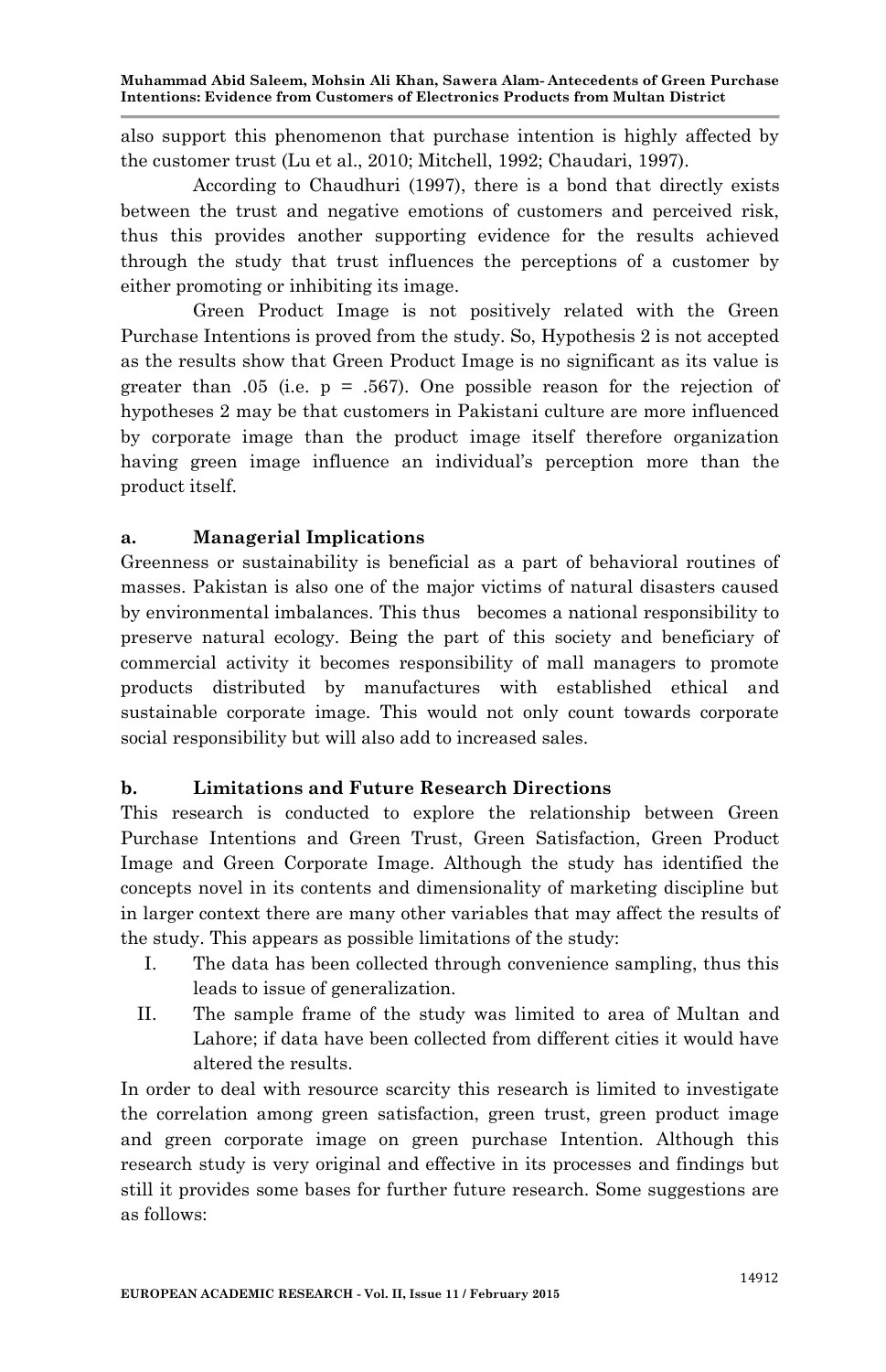- I. By considering more effective sampling techniques in future issue of generalizability can be handle in better and true sense.
- II. This study is conducted from the customers of electronics and information products only. Customers can be population worth studying.
- III. In future studies include the customers of all other products e.g. automobile.
- IV. Variables can be included among the present variables like personality, awareness, loyalty, perceived value and purchasing power etc) as intervening issue
- V. If the longitudinal data is added with the cross-sectional data, they will provide more authentic results.

#### **REFERENCES**

- Aaker, D. A. (1991). Managing brand equity, Capitalizing on the value of brand name. New York: Free Press.
- Anderson, D. R. (2006). The critical importance of sustainability risk management. Risk Management, 53(4).
- Ashton, A. S., Scott, N., Solnet, D., & Breakey, N. (2010). Hotel restaurant dining: the relationship between perceived value and intention to purchase. Tourism and Hospitality Research, 10(3), 206-218.
- Aurier, P., & Evrard, P. (1998). Development and validation of a measure of satisfaction of consumers excelled, acts of 14' me Conger's International. The French Marketing Association, 51-72.
- Bansal, P. (2005). Evolving sustainability: A longitudinal study of corporate sustainable development. Strategic Management Journal, 26(3), 197-218.
- Barnet, M. L. (2007). Stakeholder influence capacity and the variability of financial returns to corporate social responsibility. Academy of Management Review, 33(3), 794-816.
- Beatty, S. E., & Smith, S. M. (1987). External search effort: an investigation across several product categories. Journal of Consumer Research, 14, 83- 95.
- Bentler, P. M., & Chou, C. P. (2006). Practical issues in structural modelling. Sociological Methods and Research, 16, 78-117.
- Bleda, M., & Valente, M. (2008). Graded eco-labels: a demand-oriented aproach to reduce pollution. Technological Forecasting and Social Change, TFS-17065, 13.
- Bradbury, H., & Clair, J. (1999). Promoting sustainable organizations with Sweden's natural step. Academy of Management Executive, 13(4), 63-74.
- Brown, T.J. and Dacin, P.A. (1997). The company and product: corporate associations and consumer product respons. Journal of Marketing, Vol. 61 No. 1, pp. 68-84.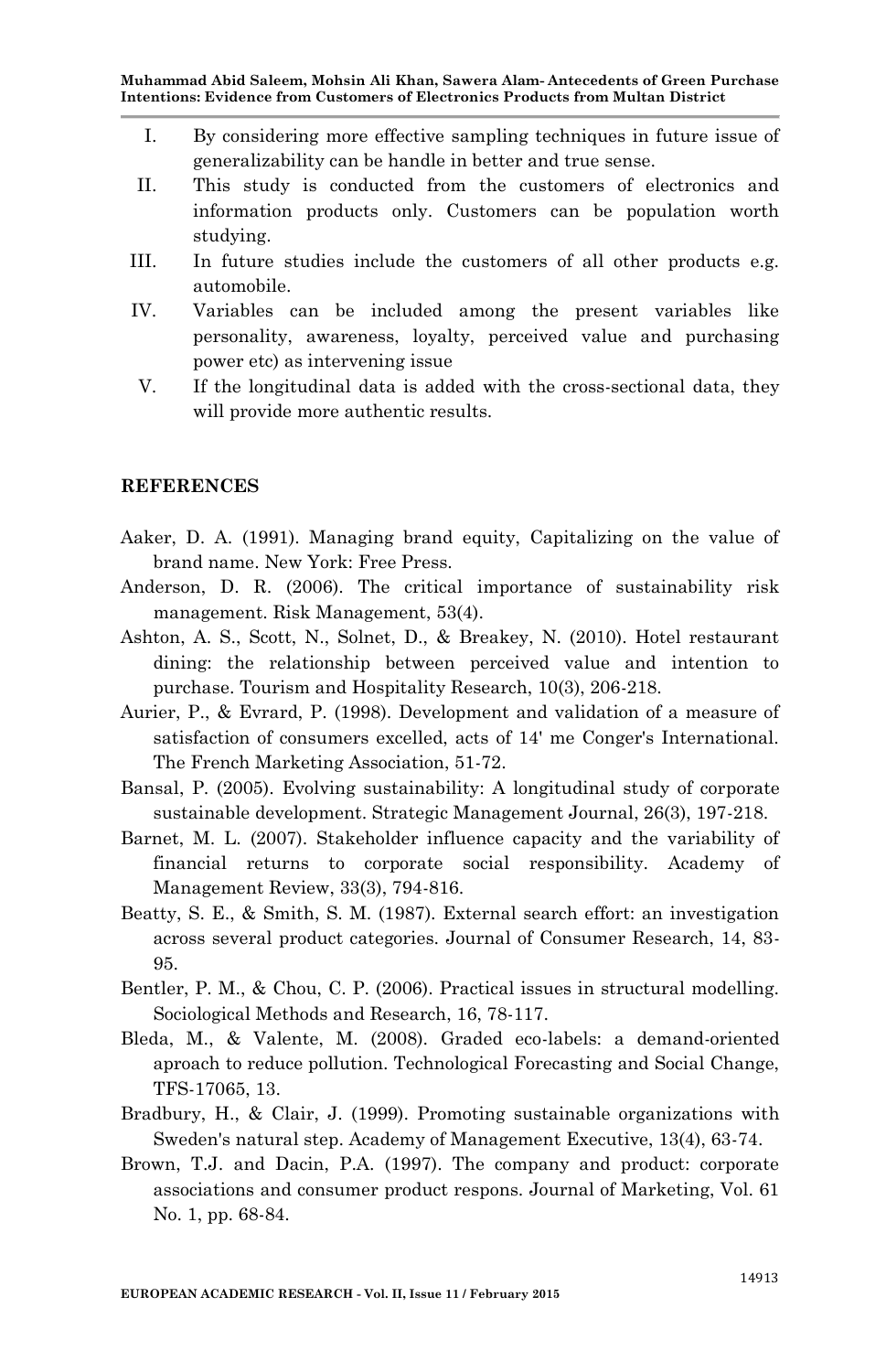- Chan, K. (1999). Market segmentation of green consumers in Hong Kong. Journal of International Consumer Marketing, 12(2), 7-24.
- Chan, R. (2001). Determinants of Chinese consumers' green purchase behavior. Psychology and Marketing, 18(4), 389-413.
- Chan, R. Y. (2004). Consumer responses to environmental advertising in China. Marketing Intelligence and Planning, 22(4), 427-437.
- Chan, R. Y., & Yam, E. (1995). Green movement in a newly industrializing area: A survey on the attitudes and behavior of the Hong Kong citizens. Journal of Community and Applied Social Psychology, 5(1), 273-284.
- Chan, R., & Lau, L. (2000). Antecedents of green purchases: A survey in China. Journal of Consumer Marketing, 17(4), 338-357.
- Chang, & Fong. (2010). Green product quality, green corporate image, green customer satisfaction, and green customer loyalty. African Journal of Business Management, 4(13), 2836-2844.
- Chang, H. H., & Chen, S. W. (2008). The impact of online store environment cues on purchase intention: Trust and perceived risk as a mediator. Online Information Review, 32(6), 818-841.
- Chatterjee, P. (2009). Green brand extension strategy and online communities. Journal of Systems and Information Technology, 11(4), 367- 384.
- Chaudhuri, A. (1997). Consumption emotion and perceived risk: A microanalytic approach. Journal of Business Research, 39(1), 81-92.
- Chen, T., & Chai, L. (2010). Atitude towards the environment and green products: Consumers' perspective. Management Science and Engineering, 4(2), 27-39.
- Chen, Y. S. (2008). The driver of green innovation and green image is green core competence. Journal of Business Ethics, 81(3), 531-543.
- Chen, Y. S. (2008). The positive effect of green intellectual capital on competitive advantages of firms. Journal of Business Ethics, 77(3), 271- 286.
- Chen, Y. S. (2010). The drivers of green brand equity: Green brand image, green satisfaction, and green trust. Journal of Business Ethics, 93(2), 307- 319.
- Chen, Y. S. (2011). Green organizational identity: Sources and consequence. Management Decision, 49(3), 384-404.
- Chen, Y.-S., Lai, S.-B., & Wen, C.-T. (2006). The influence of green innovation performance on corporate advantage in Taiwan. Journal of Business Ethics, 67(4), 331-339.
- Haden, S. S., Oyler, J. D., & Humphreys, J. H. (2009). Historical, practical, and theoretical perspectives on green management: An exploratory analysis. Management Decision, 47(7), 1041-1055.
- Hair, J. F., Anderson, R. E., Tatham, R. L., & Black, W. C. (1998). Multivariate data analysis. Upper Saddle River, NJ: Prentice Hall.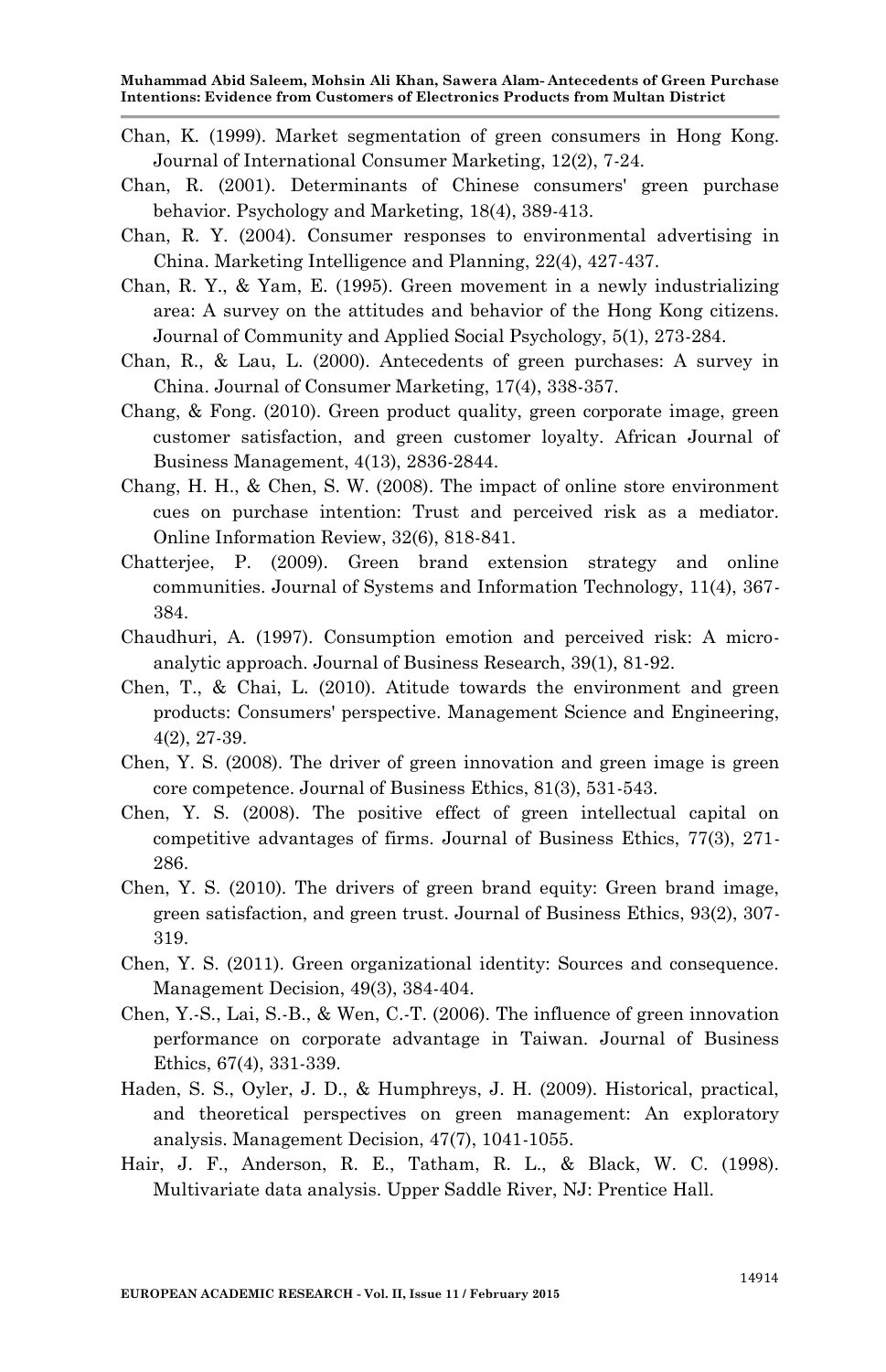- Harridge-March, S. (2006). Can the building of trust overcome consumer perceived risk online? Marketing Intelligence and Planning, 24(7), 746- 761.
- Harris, L. C., & Goode, M. M. (2010). Online services capes, trust, and purchase intentions. Journal of Services Marketing, 24(3), 230-243.
- Hart, P., & Saunders, C. (1997). Power and trust: Critical factors in the adoption and use of 32 electronic data interchange. Organizational Science, 8(1), 23-42.
- Hill, C., Griffiths, W., & Lim, G. (2008). Principles of econometrics (3rd ed.). Hoboken, NJ: Wiley.
- Horppu, M., Kuivalainen, O., Tarkiainen, A., & Ellonen, H. K. (2008). Online satisfaction, trust and loyalty, and the impact of the offline parent brand. Journal of Product and Brand Management, 17(6), 403-413.
- Hoyer, W. D., & Brown, S. P. (1990, September 17). Effects of brand awareness on choice for a common, repeat purchase product. Journal of Consumer Research, 141-148.
- Marc. (1997). The ecological detective: Confronting models with data. Princeton University Press.
- Mayer, R. C., & Davis, J. H. (1995). An integrative model of organizational trust. Academy of Management Review, 20(3), 709-734.
- McIntosh, A. (1991). The impact of environmental issues on marketing and politics in the 1990's. Journal of the Market Research Society, 33(3), 205- 217.
- Miles, M. P., & Covin, J. G. (2000). Environmental marketing: A source of reputational, competitive, and financial advantage. Journal of Business Ethics, 23 (3), 299-311.
- Miles, M. P., & Munilla, L. S. (1993). The eco-orientation: An emerging business philosophy. Marketing Theory and Practices, 1(2), 43-51.
- Mishra, D. P., Heide, J. B., & Cort, S. G. (1998). Information asymmetry and levels of agency relationships. Journal of Marketing Research, 35(3), 277- 295.
- Mitchell, V. W. (1992). Understanding consumers' behavior: Can perceived risk theory help? Management Decision, 30(3), 26-31.
- Mitchell, V. W. (1999). Consumer perceived risk: Conceptualizations and models. European Journal of Marketing, 33(1), 163-195.
- Morrison, D. G. (1979). Purchase intentions and purchase behavior. Journal of Marketing, 43(2), 65-74.
- Murphy, P. E., & Enis, B. M. (1986). Classifying products strategically. Journal of Marketing, 50, 24-42.
- Netemeyer, R. G., Maxham, J. G., & Pulling, C. (2005). Conflicts in the workfamily interface: Links to job stress, customer service employee performance, and customer purchase intent. Journal of Marketing, 69(2), 130-143.
- Nomen, E. (1996). Activos intangibles y politica de empresa [Intangible assets and politics of business]. Harvard-Deusto Business Review, 71, 20-26.